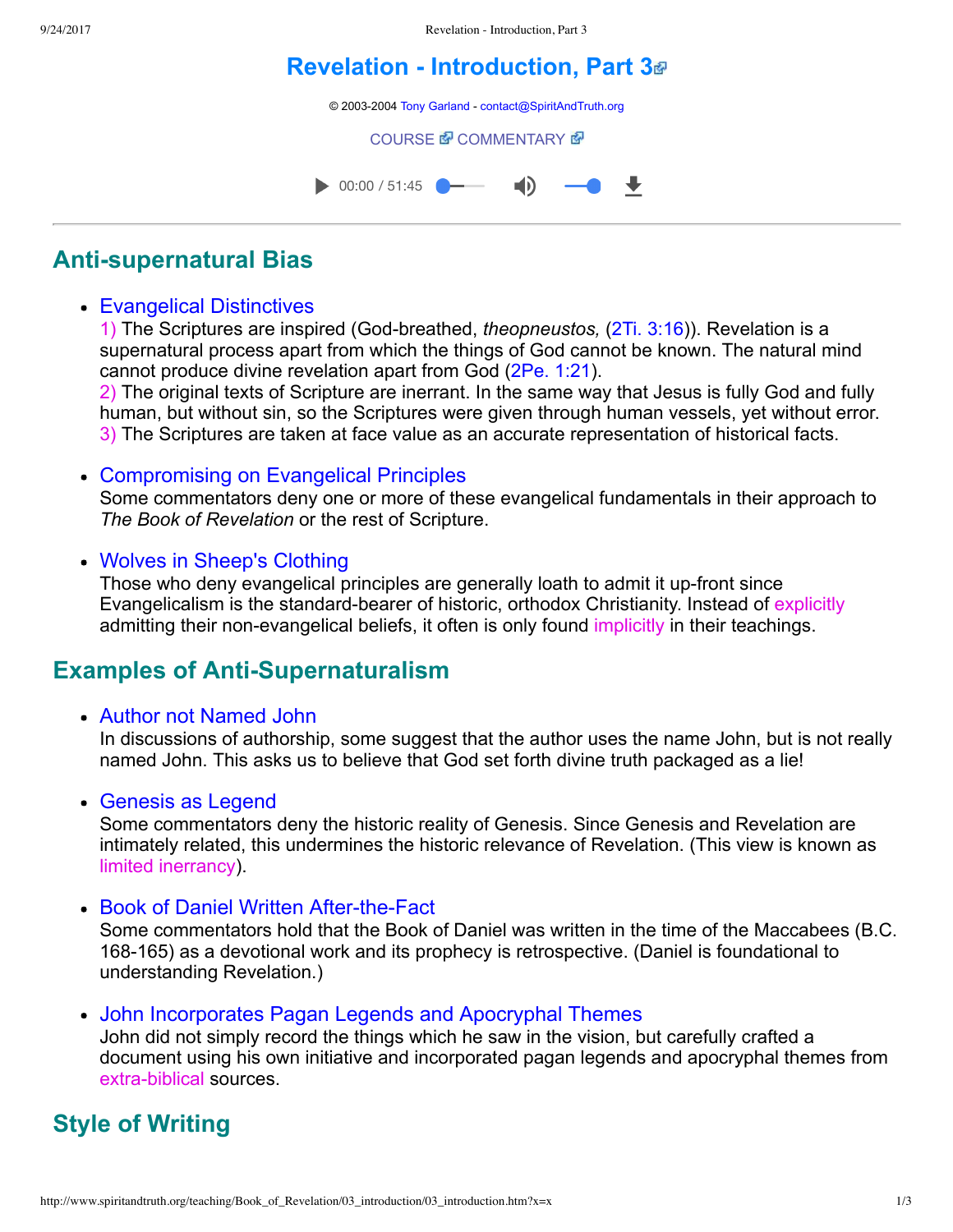- Greek Categorized as 'More Primitive' The Greek text violates some of the normal rules of Greek grammar.
- Differences from John's Gospel John's gospel contains fewer grammatical irregularities (although [1 John](http://www.spiritandtruth.org/bibles/nasb/b62c001.htm#1Jn._C1V1) also contains irregularities).
- Some Conclude the Author Can't be John

This is the primary evidence used by many to discount John the Apostle as the author of the Book of Revelation, assuming some other 'John' instead. (We discuss authorship later.)

## **Possible Explanations**

• Hebraic Material and Thought Pattern

Many solecisms occur in Old Testament allusions, as if Hebrew was translated into Greek without attempting to conform to the Greek idiom. (Reflecting the intimate tie between Revelation and the Old Testament.)

• Heavy Dependence upon Septuagint

Old Testament allusions appear to have close resemblance to the Septuagint text of the Old Testament. This is thought to have flavored the grammatical style.

### • Heavy Dependence upon Septuagint

Old Testament allusions appear to have close resemblance to the Septuagint text of the Old Testament. This is thought to have flavored the grammatical style.

• Emotionally Vivid Content

John was experiencing an extremely vivid and fast-paced prophetic vision "in the spirit." Given the unusual visual content and magnitude of the events portrayed, smoothness of grammatical style may have suffered.

### • Emotionally Vivid Content

John was experiencing an extremely vivid and fast-paced prophetic vision "in the spirit." Given the unusual visual content and magnitude of the events portrayed, smoothness of grammatical style may have suffered.

#### • Not From Ignorance

The writer gives evidence of a sufficient knowledge of Greek to have potentially avoided the solecisms if this had been his intent.

### **Genre**

Genre Defined

"A category of artistic composition, as in music or literature, marked by a distinctive style, form, or content." (American Heritage Dictionary)

• No Precise Definition

Assessing Genre is problematic since both the definition of genre and the elements it involves are highly subjective.

#### Apocalyptic Genre

Revelation is often categorized as a work in the "apocalyptic genre" as if it were more-or-less on a par with uninspired writings also placed in the same genre.